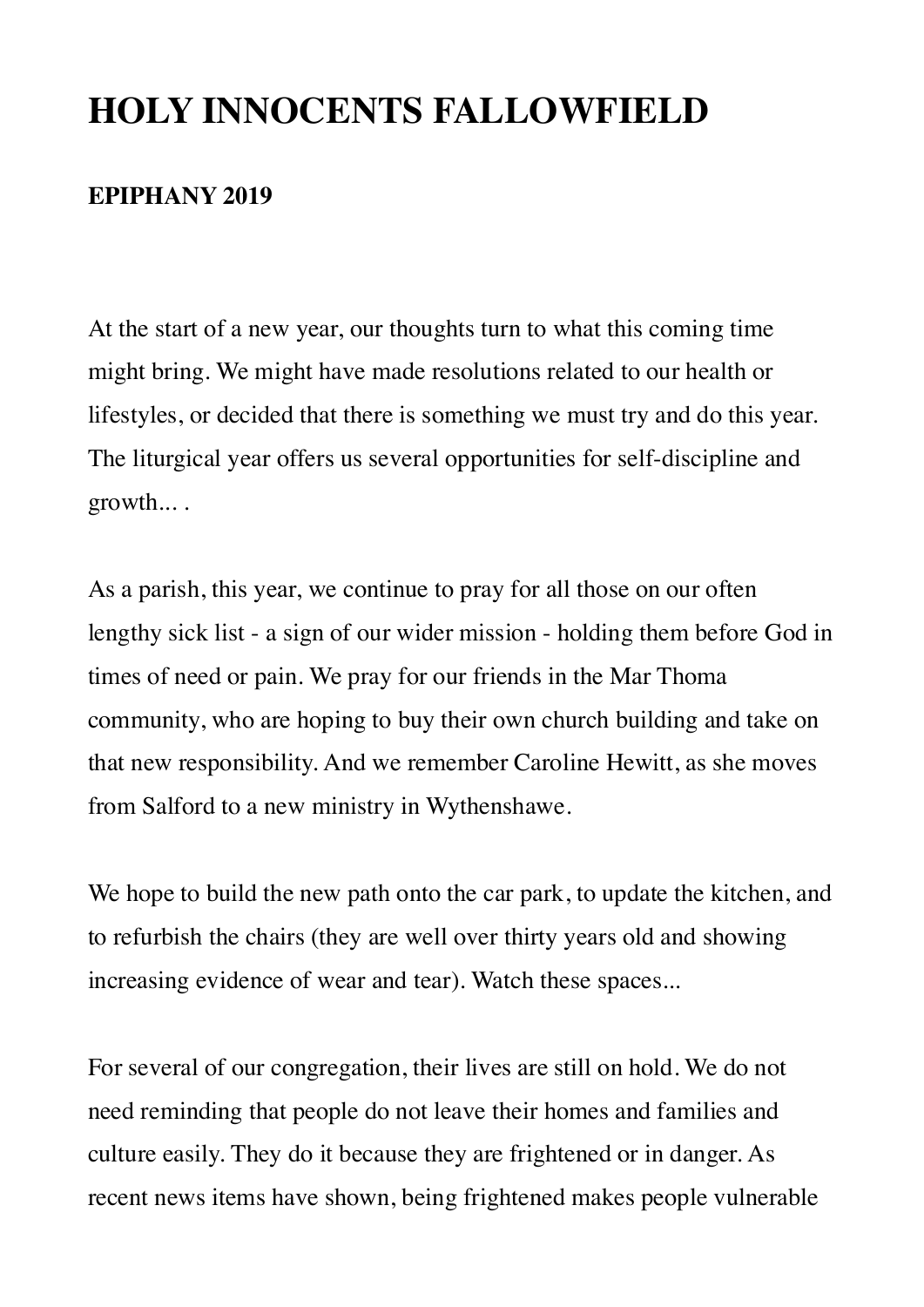to exploitation, and putting themselves at huge risk. Our work with asylum seekers and refugees shows us the worst aspects of how and where things can go wrong for people who are drawn to faith or who get themselves in trouble for things that in most other countries would not be an issue. Their situations also show us what it is like to be homeless or destitute, and the effort involved to rebuild a life. This is a part of our current, ongoing mission and focus for prayer.

# **SUNDAYS AND FESTIVALS IN JANUARY**

\*\*\*\*\*\*\*

#### **Sunday January 6th The Epiphany**

**President and Preacher: The Rector** 

Readings: Isaiah 60:1-6; Psalm 72; Ephesians 3:1-12; Matthew 2:1-12

**Hymns:** Brightest and best; Gospel Acclamation; From the eastern mountains; Joy to the world

**Other music:** Wise men they came to look for wisdom; What shall we give to the child in the manger?

\*\*\*\*\*\*\*

Sunday January 13th The Baptism of the Lord, Epiphany 2 **President:** The Rector Preacher: The Revd Jane Walker **Readings:** Isaiah 43:1-7; Psalm 29; Acts 8:14-17; Luke 3:15-17, 21-22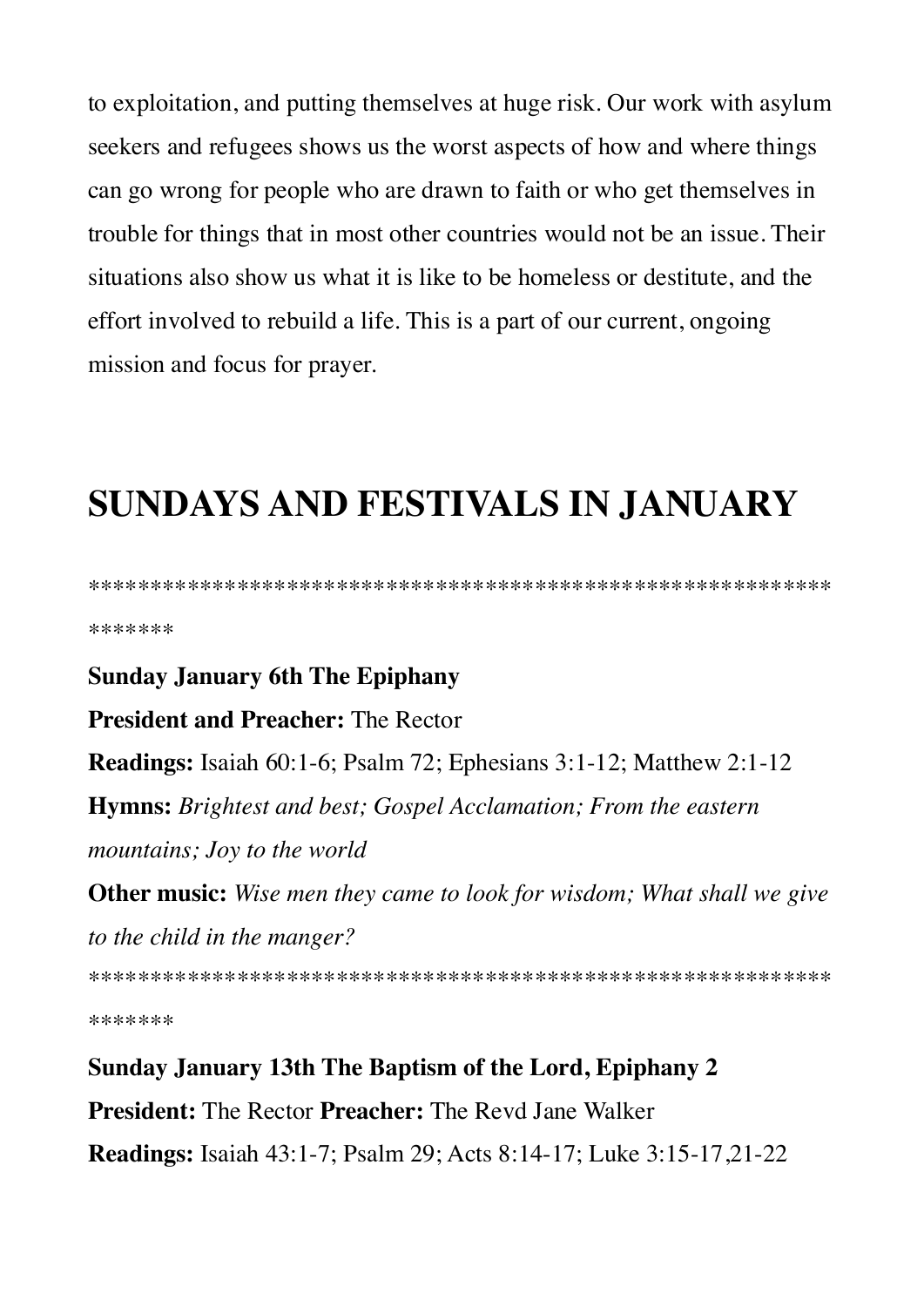**Hymns:** The sinless one to Jordan came; Gospel Acclamation; Crown him with many crowns;  $O$  worship the Lord in the beauty of holiness

**Other music:** O breath of life

\*\*\*\*\*\*\*

Sunday January 20th Week of Prayer for Christian Unity, Epiphany 3 **President and Preacher: The Rector** 

**Readings:** Isaiah 62:1-5, Psalm 36:5-10; 1 Corinthians 12:1-11; John  $2:1-11$ 

**Hymns:** Take my life and let it be; Gospel Acclamation; Songs of thankfulness and praise; Christ from whom all blessings flow

**Other music:** O thou who camest from above; Christ is our light

\*\*\*\*\*\*\*

**Sunday January 27th Epiphany 4** 

**President and Preacher:** The Revd Canon Michael Ainsworth

**Readings:** Nehemiah  $8:1-3,5-6,8-10$ 

**Hymns:** Christ is the King, O friends rejoice; Gospel Acclamation; O for a thousand tongues to sing; Brother, sister, let me serve you **Other music:** Like the murmur of the dove's song

\*\*\*\*\*\*\*\*

**Mission and Action Planning**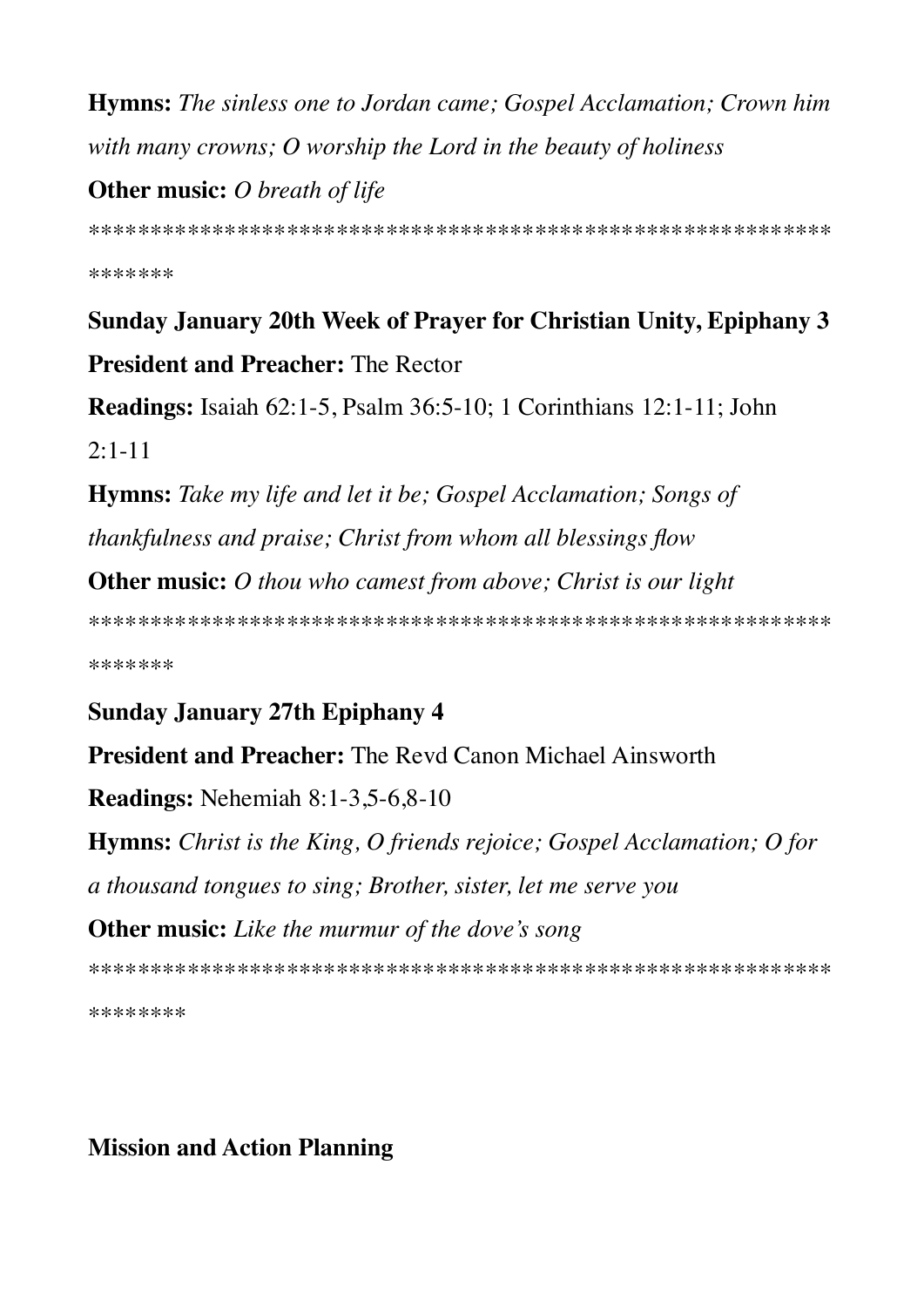On 15th January, our PCC will be looking at our mission as a church. This builds on a very good discussion we had on this in November, when we agreed that we wanted to start with a commitment to build on the best of what we already do.

For the January discussion, we would like as many people as possible to be involved, by telling us your thoughts on the following questions: "What do you love about this church?" and "What can we do to build on the best of Holy Innocents?"

You can tell us in one of three ways:

- 1. Come along on Tuesday, 15th January between 7.30 and 8.30pm. (The first hour of the PCC meeting will be open to all, to discuss mission).
- 2. Talk to Richard or any PCC member, let them know your thoughts and experiences.
- 3. Write on the large pieces of paper at the back of church they will be available between the end of the service on 6th January and the meeting.

### **Receiving Holy Communion**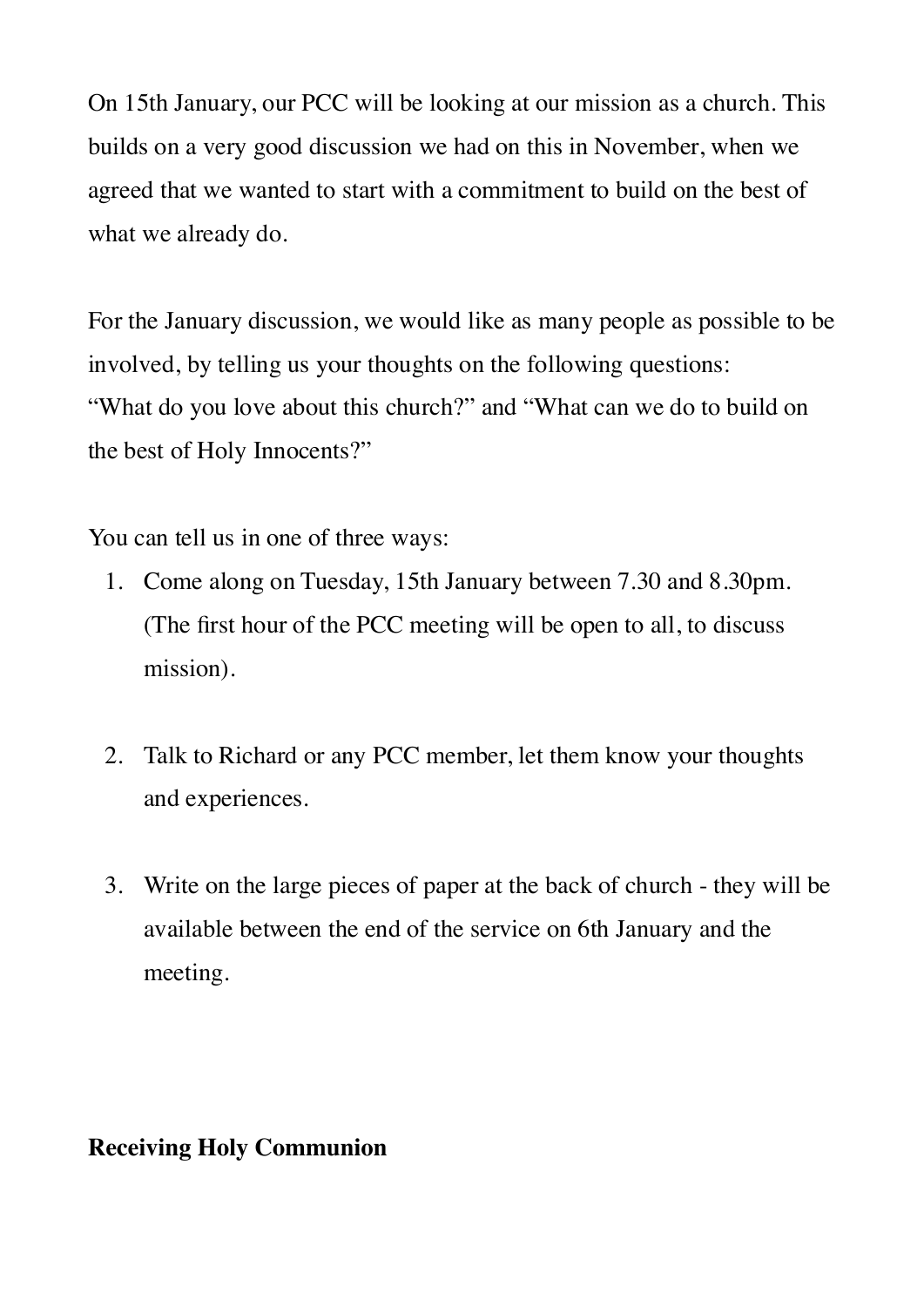Participating in the Eucharist, and being part of a worshipping community is a core part of our life together in this church. The practicalities of this are not something we go into very often, but with new members and visitors arriving regularly, now would seem like a good moment.

In this church, those who are baptised, and who wish to receive Holy Communion are welcome and invited to do so. Children who are old enough to understand what they are doing and why they are doing it, and have thought about it, are also welcome and invited. They may prefer to receive only the consecrated bread. If you are not baptised, but would like **to receive a blessing**, then please come forward to the sanctuary step. To show that you would just like a blessing, please stand with your arms crossed.

We are also aware that some people may be intolerant of gluten. If this is the case, please speak to a sidesperson when you arrive in church, so that an appropriate wafer can be provided. When you go out for communion, please go forward and take your leaflet with you, to indicate that you need a gluten-free host. Gluten free wafers are placed in a separate small container in the main ciborium, so that they do not come into contact with the other wafers.

Receiving the consecrated wine is normally done by **drinking a small sip from the chalice**. The chalice is wiped after each sip, and turned. It is, as they say, 'impossible to catch anything from a chalice!' **Please take the**